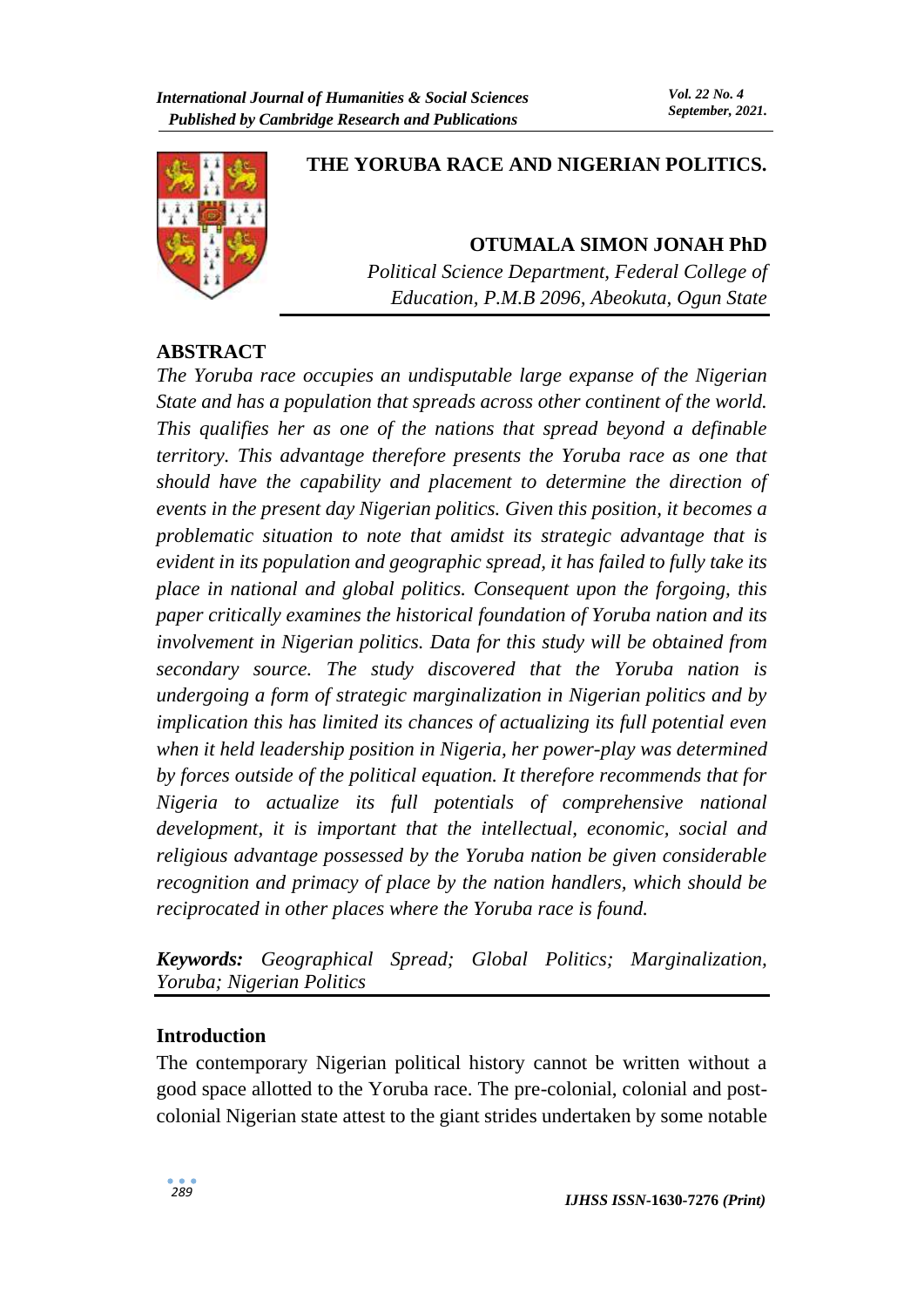nationalists whose actions in politics and the economic formations midwifed the emergence of the independence of the country in 1960.

Since Nigeria's return to democracy in 1999, the Yoruba ethnic group has played significant roles in the various administrations that governed the country. Her roles in the consummation of the country's democratic process is however subject of various opinions based on the position the representatives from this influential and a foremost ethnic group has hitherto played in making the various democratic dispensations in Nigeria a success or otherwise. The Yoruba race in Nigeria has gone through thick and thin in the country's political landscape especially since the emergence of the Nigeria in the pre-colonial, through the colonial and to the post-colonial eras. Every national political space requires the active participation of all ethnic groups which constitute a major condition for political participation and party spread. The nature of democracy across the world requires the gross integration of opinions across all sections of the ethnic groups that make-up the country.

Given the obvious hallmark of democracy which is hinged on the comprehensive simple yes of a majority for the enthronement of any government, it becomes instructive to state that, the existence of any administration should cut across a wide spectrum of the country and by extension involve all ethnic groups in its establishment. This informs the enviable place the Yoruba nation in Nigerian politics which has become a subject of varying opinions especially between occupying its rightful place and discharging its responsibility based on the positions occupied in the nation's political and power equation.

Consequent upon the above, Bamitale  $Omole<sup>1</sup>$  avers that, "in the contemporary international system, most nations strive to adopt democracy as their official form of government. The reason for this is not far-fetched. It has become crystal-clear that democracy is not only the best form of government but also the form of government adopted by most of the developed/advanced countries of the First World. In other words, there appears to be a synergy between democracy and development in the contemporary global system. To this end, majority of the Third World countries of Africa and Asia are currently striving to democratize their political systems and institutions. However, most African countries, including Nigeria, have not been able to achieve sustainable democracy and development because of certain obvious reasons".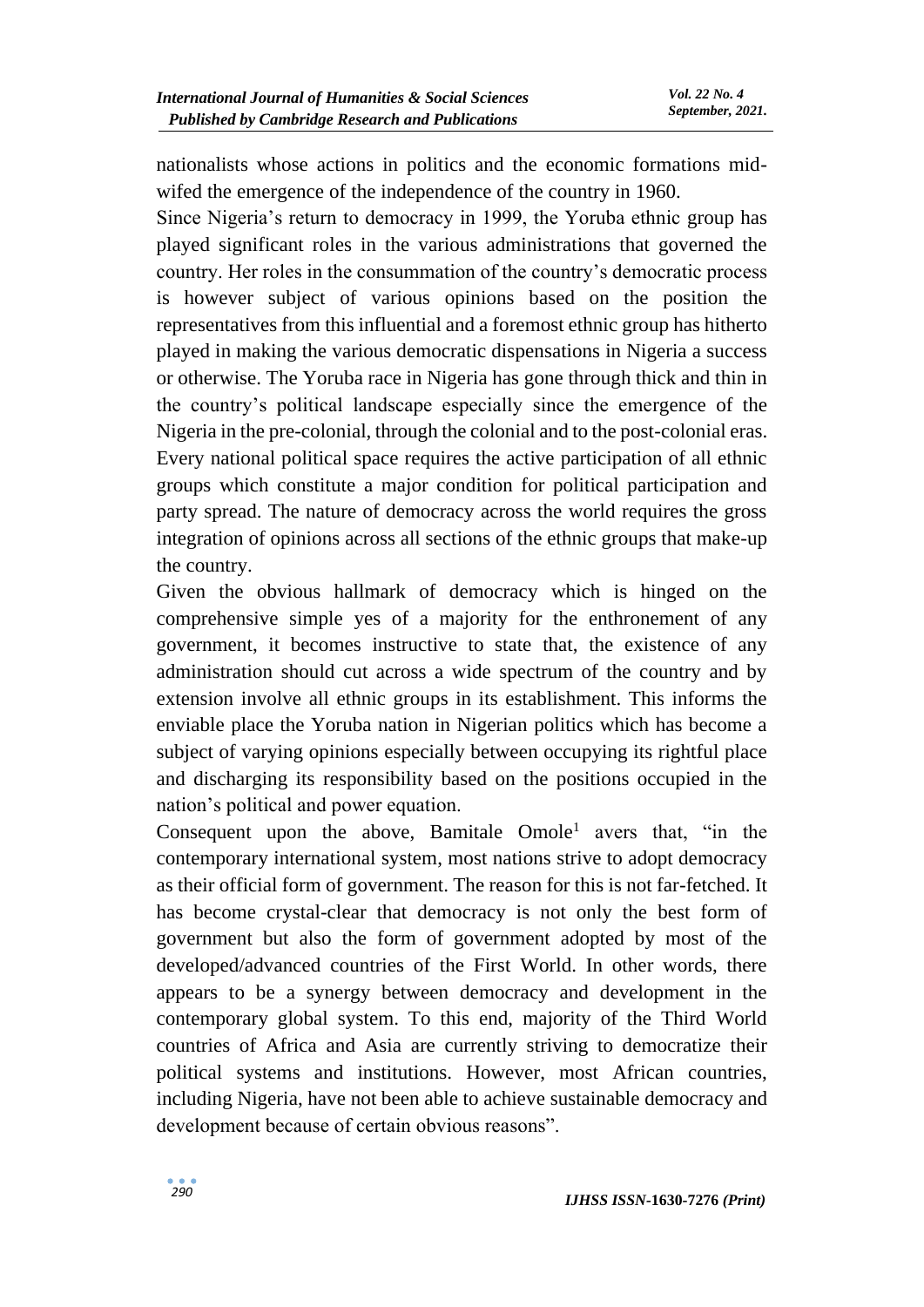Therefore, this study critically explores the place of the Yoruba as a nation that has contributed in no small measure to the political, economic, social and religious emancipation of every society they are found and most fundamentally in the affairs of the Nigeria while it has not received its expected portion in the country's political space.

## **Statement of the Problem**

Political activities are intrinsically dependent on interactions between various constituent units for their success or otherwise. The configuration of every political system requires the inputs of ethnic groups for the establishment of a viable political process that will include all sections of the country. Therefore, to achieve a good political process that will engender comprehensive and all inclusive society preference must be given to those ethnic groups that ensured the formation of the political order especially the majority which is a determinant of democracy as any action on the contrary portends grave danger of marginalization for such ethnic group and race and by implication undermine nation building and raise suspicion which are pointer to conflict and eventual disintegration of the whole polity.

Hence, there is need for a re-examination of the place of the Yoruba nation in Nigeria's political process and in other climes where the people are found reveals the reality of strategic marginalization in the political equation given her unquestionable population advantage and allegiance especially to the Nigerian project since.

In the finally analysis, the obvious question that deserves answers are: what is the place of the Yoruba race in world politics given her spread across nations of the world? What is the implication of strategic marginalization the Yoruba race is facing given her unquestionable commitment to the Nigerian call for oneness amidst agitations for successions amongst other ethnic groups that make up the Nigerian state? Though the Yoruba race is seen at the centre of Nigeria's political and power equation, why is her role confined to the place of secondness?

## **Yoruba Race in Perspective**

The Yoruba live in a tropical region not too far south of the Sahara. Although now considered as a single "ethnic group" or people, in pre-colonial times the Yoruba did not form a political unit, but comprised many separate states in what is now south-western Nigeria and other states across Nigeria. "Yoruba" was an alternative name for the largest and most powerful of these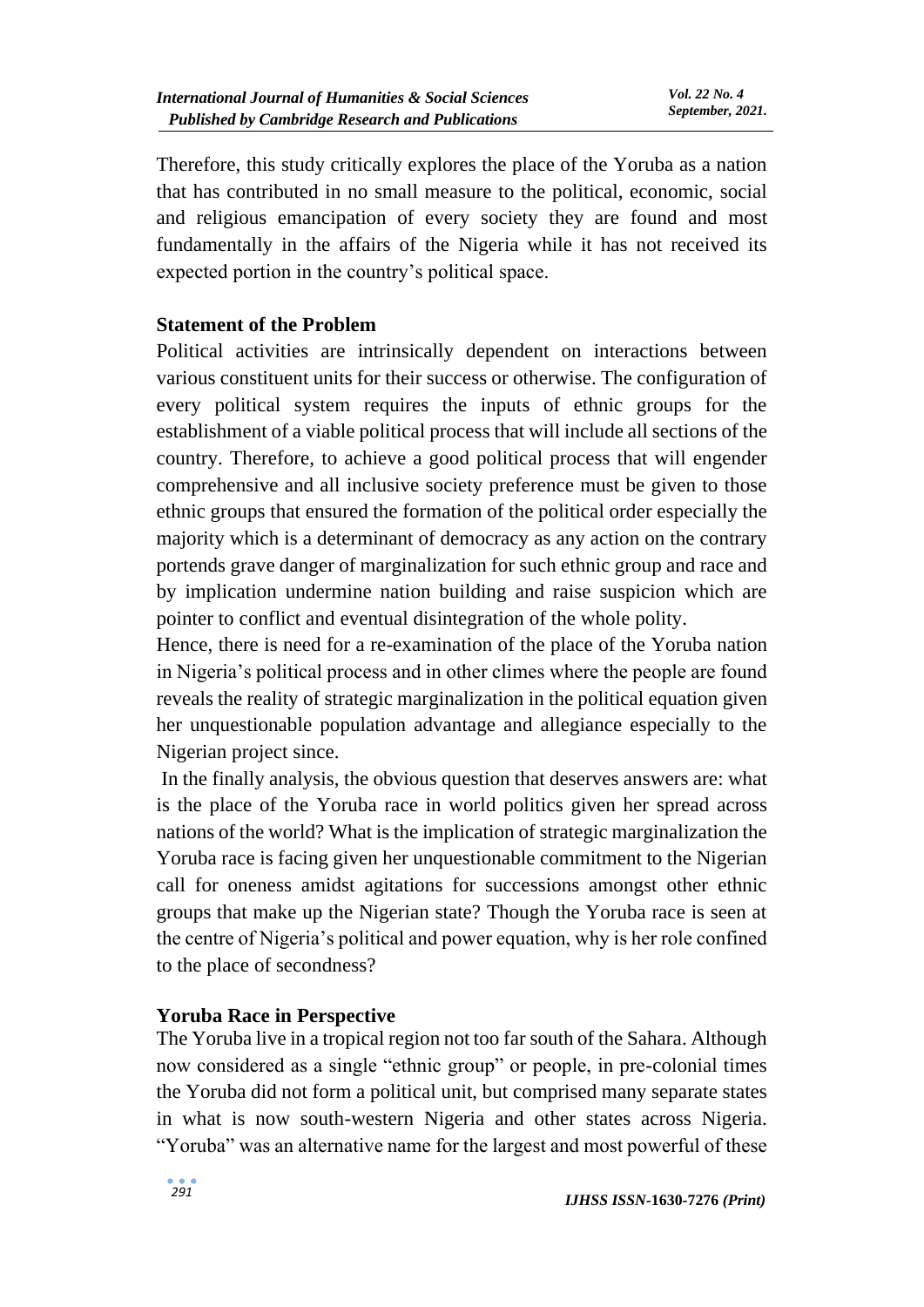states, Ọyọ, in the north. The name was extended in the second half of the nineteenth century to the entire linguistic and cultural group claiming a common origin from Ile-Ifẹ, the site of a remarkable myth of creation  $(Bascom 1969)<sup>2</sup>$ .

Their pre-colonial town crafts, dating from the Middle Ages, were among the earliest developed in Africa. Yoruba towns are mentioned in written records of the sixteenth century (Gugler and Flanagan  $1978$ )<sup>3</sup>. These towns were composed of enclosed compounds, with descent groups varying in size from 20 to 2,000 persons living together in each compound. The towns had semi-divine kings who were selected from royal lineages by governing bodies of chiefs and elders, who represented the different wards and constituencies of the towns.

Originally, most towns had broad, straight streets crossing at the centre, where a palace adjoined the most important market. The tendency of refugees from tribal wars and other inmigrants to locate and build within the towns later led to more compact, less systematically planned, residential neighbourhoods<sup>4</sup>.

The Yoruba race occupies a large portion of the present Nigerian State and cuts across other countries of Africa, America, Cuba, Brazil and West Indies. The Yoruba inhabit Oyo, Ogun, Osun, Ekiti, Lagos, parts of Kwara and Kogi States of Nigeria. They are also found in the south-eastern area of present-day Republic of Benin (formerly known as Dahomey) and some parts of Togo and Ghana (Johnson 1973<sup>5</sup>; Williams 1969<sup>6</sup>; Biobaku 1976<sup>7</sup>). Similarly, the trans-Atlantic slave trade resulted in the forcible exportation of a sizable number of Yoruba population to America, Cuba, Brazil and the West Indies" (Joseph, 1988; David and David; 1997; Pierre, 1976). It furtherance to the above, it was also noted that "as a result of the European invasion and partition of Africa in the second half of the nineteenth century, the Yoruba in Nigeria were politically separated from their kith and kin in the Republics of Benin, Togo and Ghana.

According to Johnson (1973)

*Yoruba country lies to the immediate West of the River Niger (below the confluence) and South of the Quorra the Western branch of the same River above the confluence Dahomey on the West, and the Bight of Benin to the South. It is roughly speaking between latitude 6° and 9° North and longitude 2° 30' and 6° 30' East. The country was*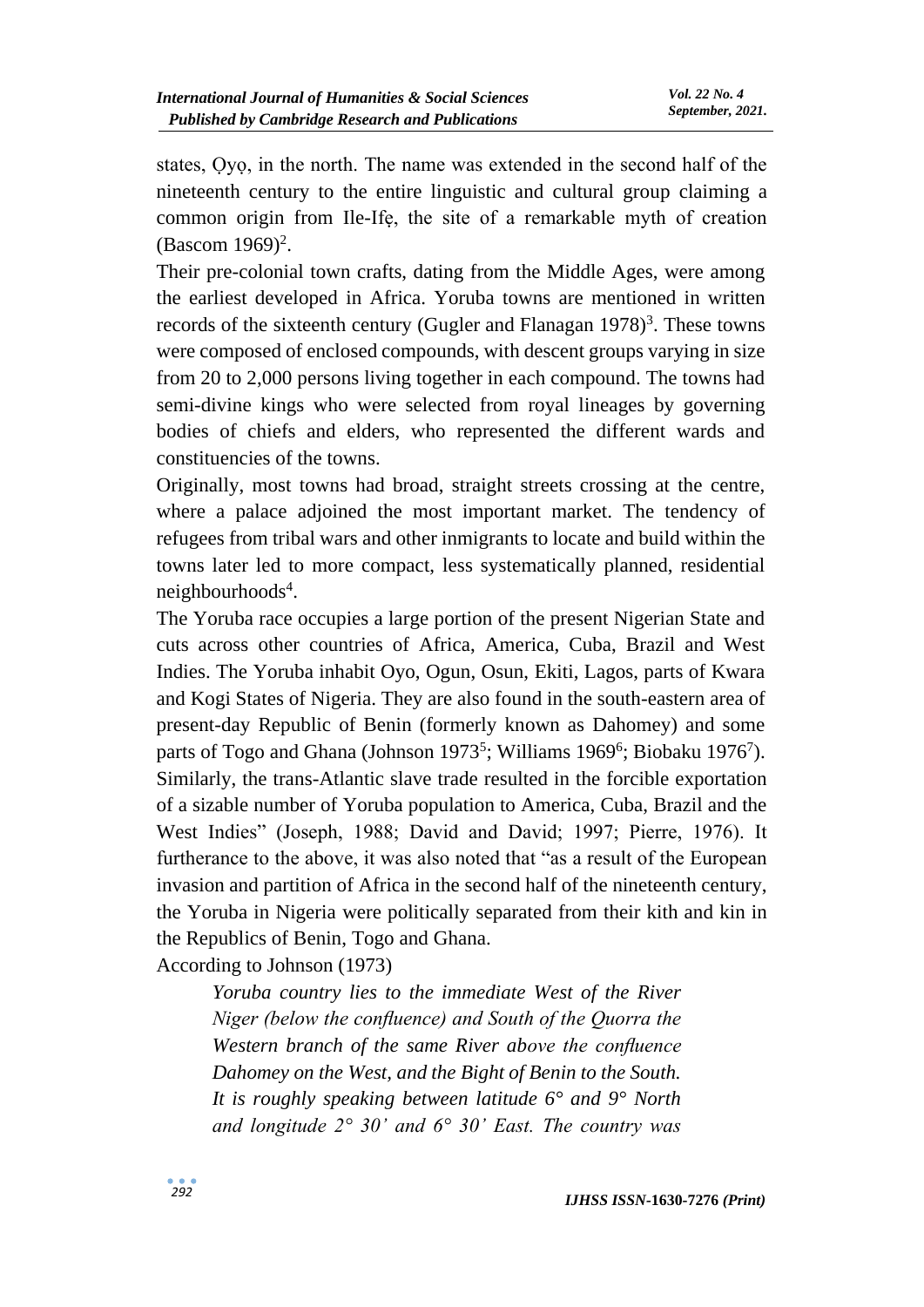*probably first known to Europe from the North, through the explorers of Northern and Central Africa for in old records the Hausa and Fulani names are used for the country and its capital thus we see West Africa Gazetteer "YARRIBA", West Africa, East Dahomey, area 70,000sq. miles, population two millions, capital KATUNGA. These are the Hausa terms for YORUBA and for Oyo. The entire south of the country is a network of lagoons connecting the deltas of the great River Niger with that of the Volta, and into the lagoon which is belted with a more or less mangrove swamp, most of the rivers which flow through the country North to South pour their waters<sup>8</sup> .* 

It is seen from the above that the Yoruba nation has a coverage that extends across the length and breadth of major world societies which qualifies her as a major force in world and national events and thus accords her primacy of place especially in the unquestionable determination of any event around its dominate because the voice of the majority constitute a major force in determining power and resource allocation.

Furthermore, it was noted that, "… This part of the country of which Lagos in the Bight of Benin is the seaport, is generally known as the Yoruba country, extending from the Bight to within two or three days' journey to the Banks of the Niger. This country comprises many tribes governed by their own chiefs and having their own crowns. At one time they were all tributaries to one sovereign, the king of the Yoruba, including Benin on the East, and Dahomey on the West but are now independent"9.

According to Akinjogbin  $(1992)^{10}$  "The traditions of origin and migrations point to Ile-Ife as the epicentre of their civilization. Ile-Ife was their first city whence the children of Oduduwa, their eponymous ancestor, migrated to found towns which later became seats of many Yoruba kingdoms. Seven or sixteen of such towns were said to have originally been founded".

In terms of natural endowment, the Yoruba are well blessed with their location, suitable for all manners of agricultural endeavours and assorted gainful enterprises. This no doubt served the race well in times past in the area of trade and commerce that aided accelerated exposure to Western civilization. In the pre-colonial period, towns like Porto Novo, Badagry and Lagos were important ports for the Atlantic trade, and control of the trade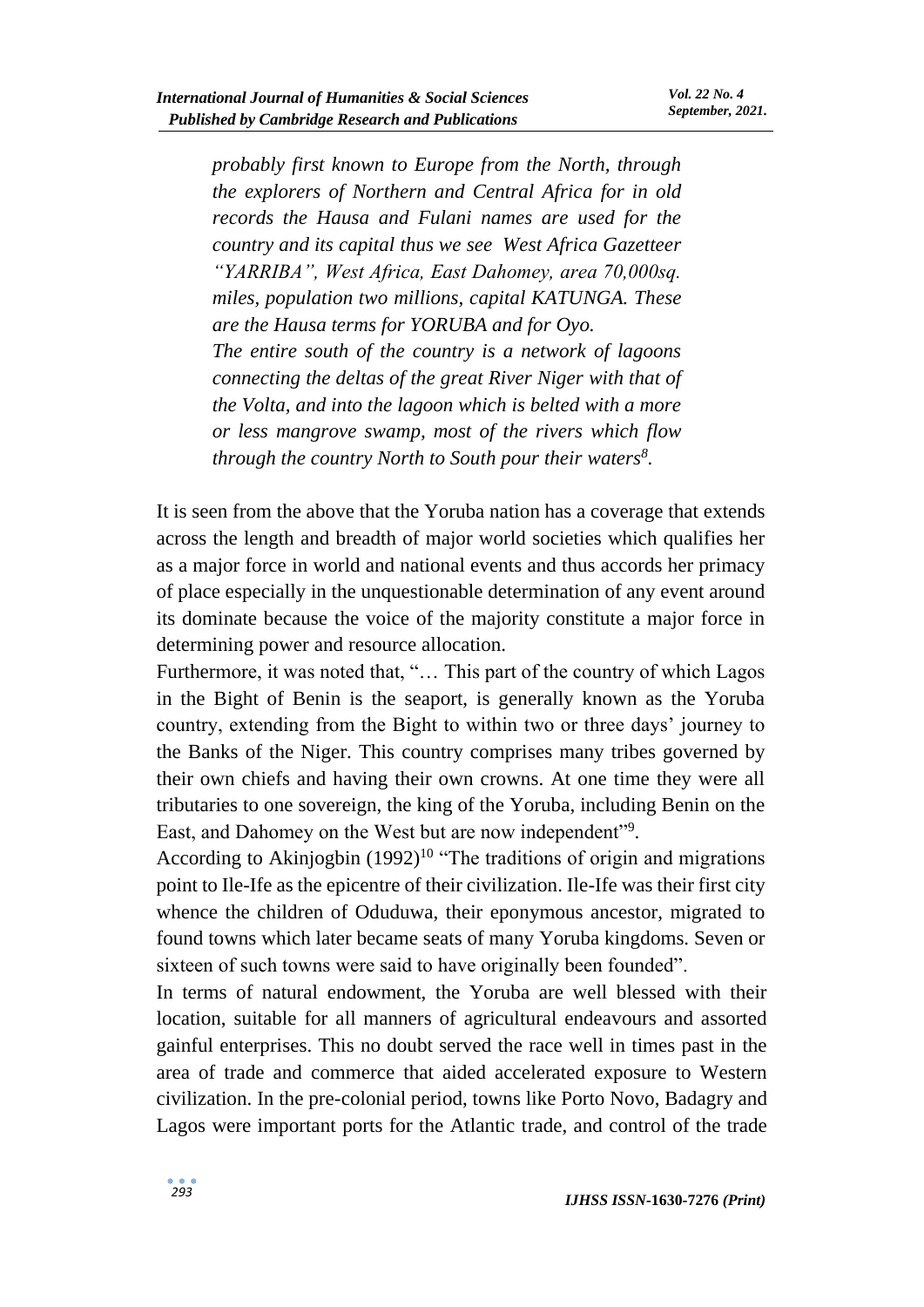routes into the interior was a major issue in the politics of the Yoruba kingdoms.

Lagos, Nigeria's former administrative capital, and by all means still the nation's commercial nerve-centre, was bombarded by the British in 1851 and annexed to the British Crown in 1861. Till date, it remains by far the largest city in Nigeria, as well as its major port and industrial centre - a fact that has profoundly influenced the development of the Yoruba hinterland.

In his analysis of the spread of the Yoruba nation across the world, Bascom (1969) notes that, "the Yoruba had an index of urbanization of 39.3 which falls below that of Great Britain with 65.9, Germany with 46.1 and only slightly below the United States with 42.3, but it exceeds Canada with 34.3, France with 31.2, Greece with 25.2 and Poland with 7.4. the Yoruba are the most urban of all African peoples and their way of life is traditional, dating back well before the period of European penetration<sup>11</sup>".

## **Yoruba Nation: A Strategic Positioning and Advantage**

There is no gainsaying the obvious fact that the Yoruba race occupies a strategic place in all phases of the world and within the various set ups of the Nigeria. It has been stated that the Yoruba surpass a collective that should be called race but has earned the appellation of country given their population and spread across countries and continents of the world.

Furthermore, apart from demographic advantage, the Yoruba are also gifted in all spheres of human endeavours starting from many academics personalities who have earned their place on the good side of history. On the industrial front, the Yoruba are first amongst their equals as they have been found to be very industrious and have consistently served as the commercialpersonnel of the Nigerian State. Also important is the fact that the Yoruba have contributed in no small measure to propagating the institutions of religion as their footprint is seen and noticed across religious divides (Traditional, Islam and Christianity).

South-western Nigeria is home to about 20-25 million Yoruba (figures projected from the Nigeria Fertility Survey  $1984$ <sup> $12$ </sup>, who inhabit an area that stretches about 120 miles along the coast of the Gulf of Guinea, east from the Benin border, to about 200 miles inland into the savannah belt of West Africa. The Yoruba are the most urbanized and possibly the most industrialized ethnic group in sub-Saharan Africa. About 20 per cent of Nigerians and 10 per cent of West Africans are Yoruba.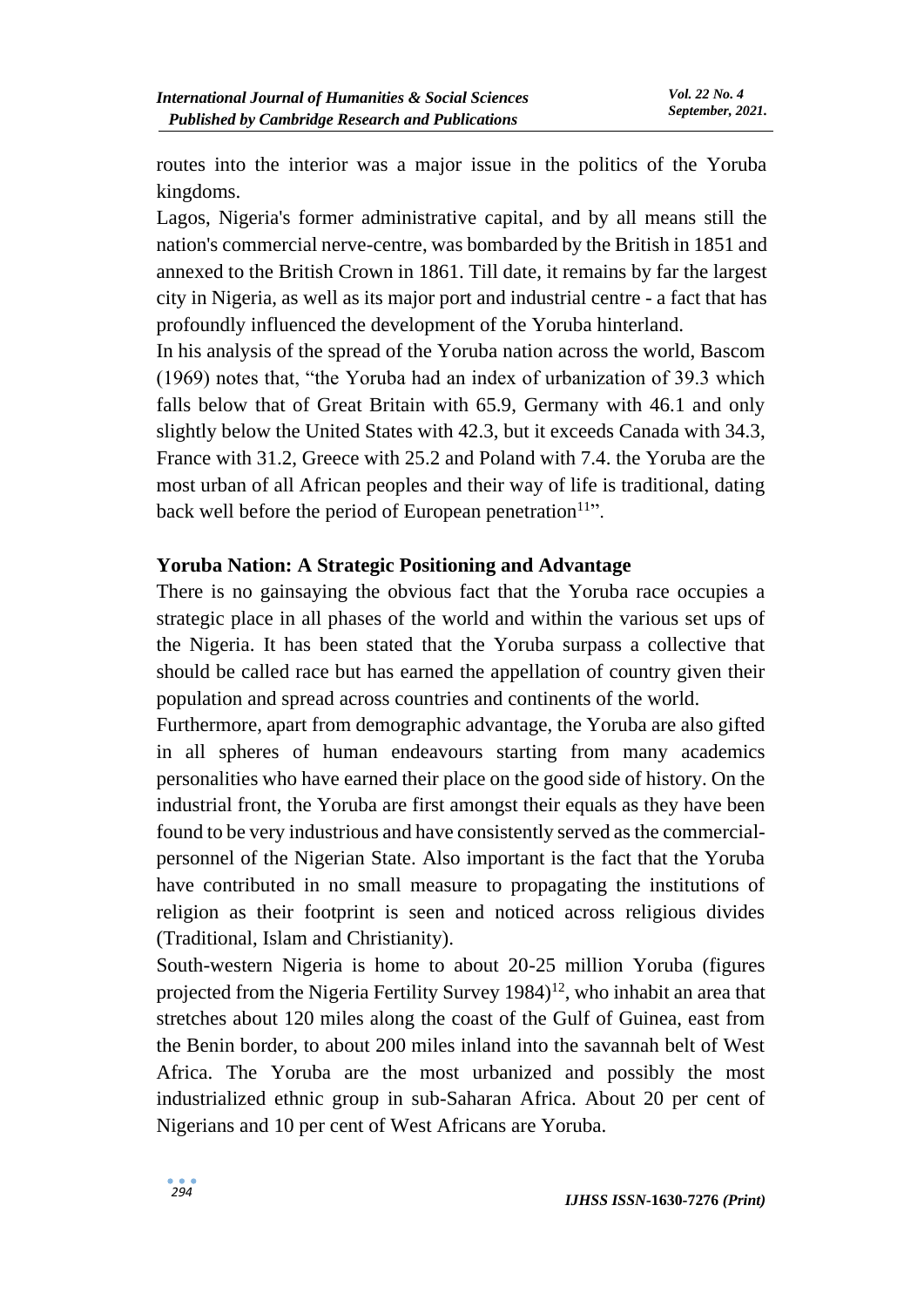Yorubaland has at least nine cities with populations of more than 100,000 each, and has 60-70 per cent rate of urbanization overall. Lagos, the home of our urban sample children, is the centre of a greater metropolitan area with a projected population in 1991 of 10 million (Federal Republic of Nigeria and UNICEF 1990). South-western Nigeria has the country's highest concentration of industries, with more than 50 per cent of the country's manufacturing output, predominantly in light industrial manufacturing products such as furniture, textiles, clothing, plastics, paper, leather goods, foodstuffs, confectionery, beverages, and tobacco products. The Yoruba had a complex pre-colonial system of urban residence, economic production, and trade (Bascom  $1969$ )<sup>13</sup>.

In the sphere of commerce and industry, Oil and Gas, the Yoruba ranks amongst the best with personalities like Femi Otedola, Oba Otudeko, Mike Adenuga, **Abiodun Mustafa (President Yoruba Community in Pakistan),** Henry Oloyede Fajemirokun (former president Nigeria Chamber of Commerce) , Adebayo Adedeji (which led to the formation of Economic Community of West African States) Madan Efunroye Tinubu.

In politics, the Yoruba had played significant roles in the emergence of the Nigerian state with the activities of political personalities like Chief Obafemi Awolowo, Samuel Ladoke Akintola, Chief Abraham Adesanya, Micheal Afolabi, Chief Bola Ige, Chief Ernest Shonekan, Olusegun Obasanjo, M. K. O. Abiola, Gbenga Daniel, Bola Ahmed Tinubu, Yemi Osibajo, Bisi Akande, e.t.c. The contributions of these personalities have in no small means affected Nigeria's democratic process.

In the academics, the Yoruba race has stood out amongst their equals with contributions from eminent academic personalities from like J.J. Oludọtun Ransome-Kuti (Clergyman, educationist, father of modern education in Yoruba land, and perhaps, Nigeria. Principal of Abeokuta Boys' School, Nigeria Union of Teachers leader), Professor Sanya Onabamiro, Prof. Saburi Biobaku, Prof, Akinjogbin, Prof Teslim Elias, Prof. Oyetunji Aboyade, Prof. Wole Soyinka, Prof. Wande Abinbola, Prof. Toyin Falola, Prof, Akin Mabogunje and Prof. Babatunde Fafunwa, e.t.c.

In the music and entertainment industry, Yoruba sons and daughter that have made giant strides include, Ebenezer Fabiyi Obey, Adegeye Sunny Ade, Oyin Adejobi, Sunday Ishola Adeniyi, Moses Olaiya, Kola Ogunmola, Hubert Ogunde, Akinwunmi Ishola, e.t.c.

Also, the Yoruba has made contributions with eminent personalities like Chief Afe Babalola, Late Justices Kayode Eso, Chief Bola Ige, Chief Ganiyu Fawehinmi, Chief Rotimi Williams, Teslim Elias,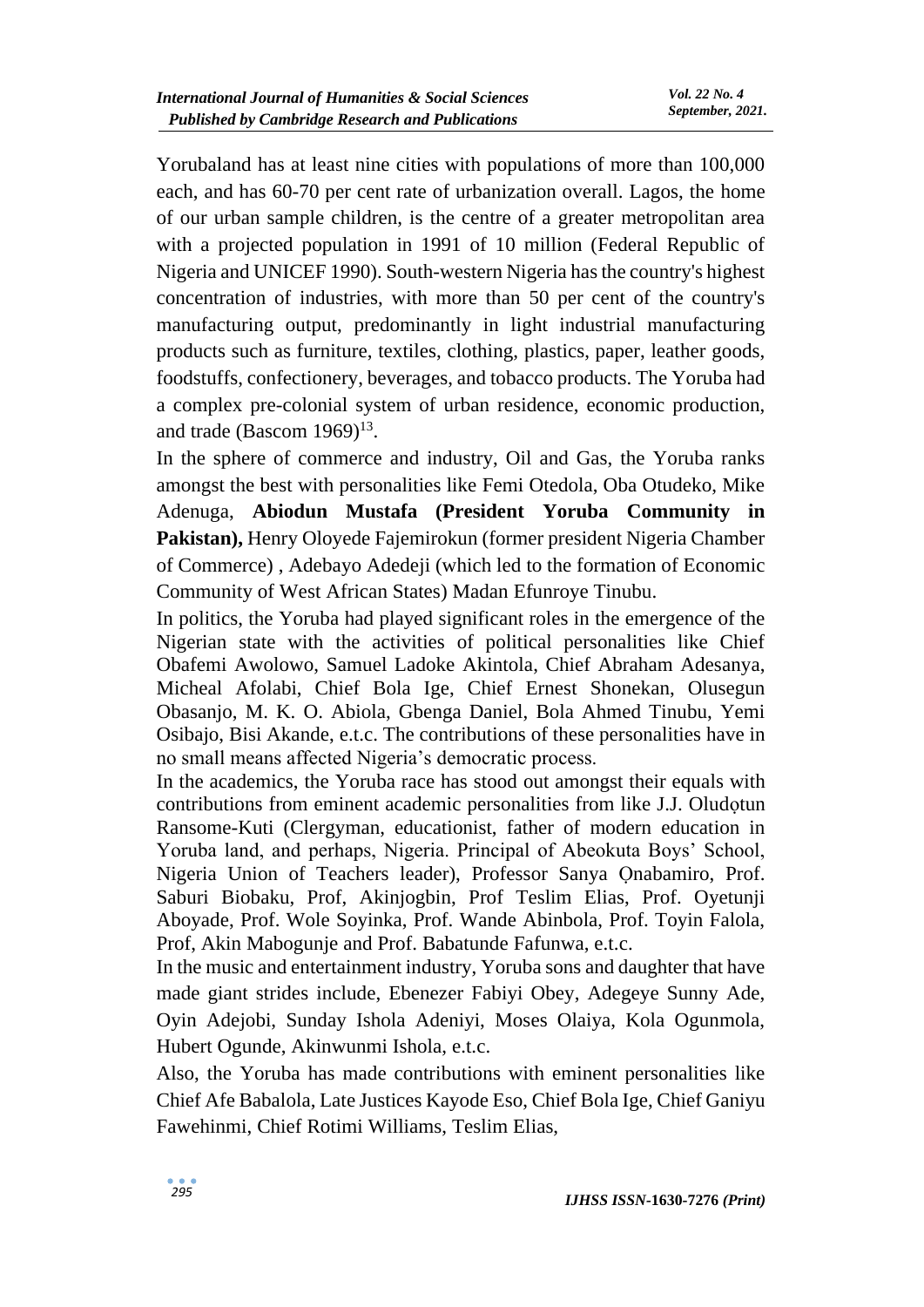#### **Yoruba Nation and Nigerian Politics**

The emergence of the present Nigeria is largely attributed to the immeasurable contributions of the Yoruba race in collaboration with other ethnic groups starting from Nigeria's colonial through post-colonial and especially this democratic dispensation. The role of Chief Obafemi Awolowo, S. L. Akintola, M. K. O. Abiola, Olusegun Obasanjo, Abraham Adesanya and other numerous politicians of Yoruba descent. The contributions of these personalities and other individuals have in no small way ensured the establishment of a viable democratic order in the present Nigeria. These personalities played significant roles in the emergence of an independent Nigerian state and consequently the return to this present democratic dispensation.

The earliest Nigerian nationalists of Yoruba extraction were committed patriots who envisioned a new Nigerian commonwealth that would overcome the diversity of its composition. It was in this regard that Chief Obafemi Awolowo admonished as far back as 1947 not to rest on the assumption that Nigeria was yet a nation, for such assumption was dangerous and unhelpful. He rightly called it "a mere geographical expression" and proffered ways to move it towards real nationhood. Because his fellow nationalists from other areas preferred to flagellate him instead of taking his advice, Nigeria's march to nationhood was short-circuited and truncated by the opportunism of those who prefer the delusion that Nigeria is a settled matter. Is Nigeria more of a nation today than it was 66 years ago when Awolowo made that assertion? Even though the correct answer is NO, the Yoruba people can always be counted prominently in the vanguard of those advocating for a national conference to restructure the political architecture Nigeria so that a real nation can emerge from it.

Commenting on the role of Abraham Adesanya, Fawole (2012) states that "

*The fact that he (Pa Abraham Adesanya) became the acknowledged Leader of the Yoruba was a testament to his commitment to the advancement of the Yoruba nation and cause. Even when others cynically abandoned the struggle for the enthronement of democracy, and scores were forced to flee abroad for safety, Pa Abraham Adesanya stayed behind in Nigeria, and led Nigerians in the prodemocracy struggle from the trenches, and at great*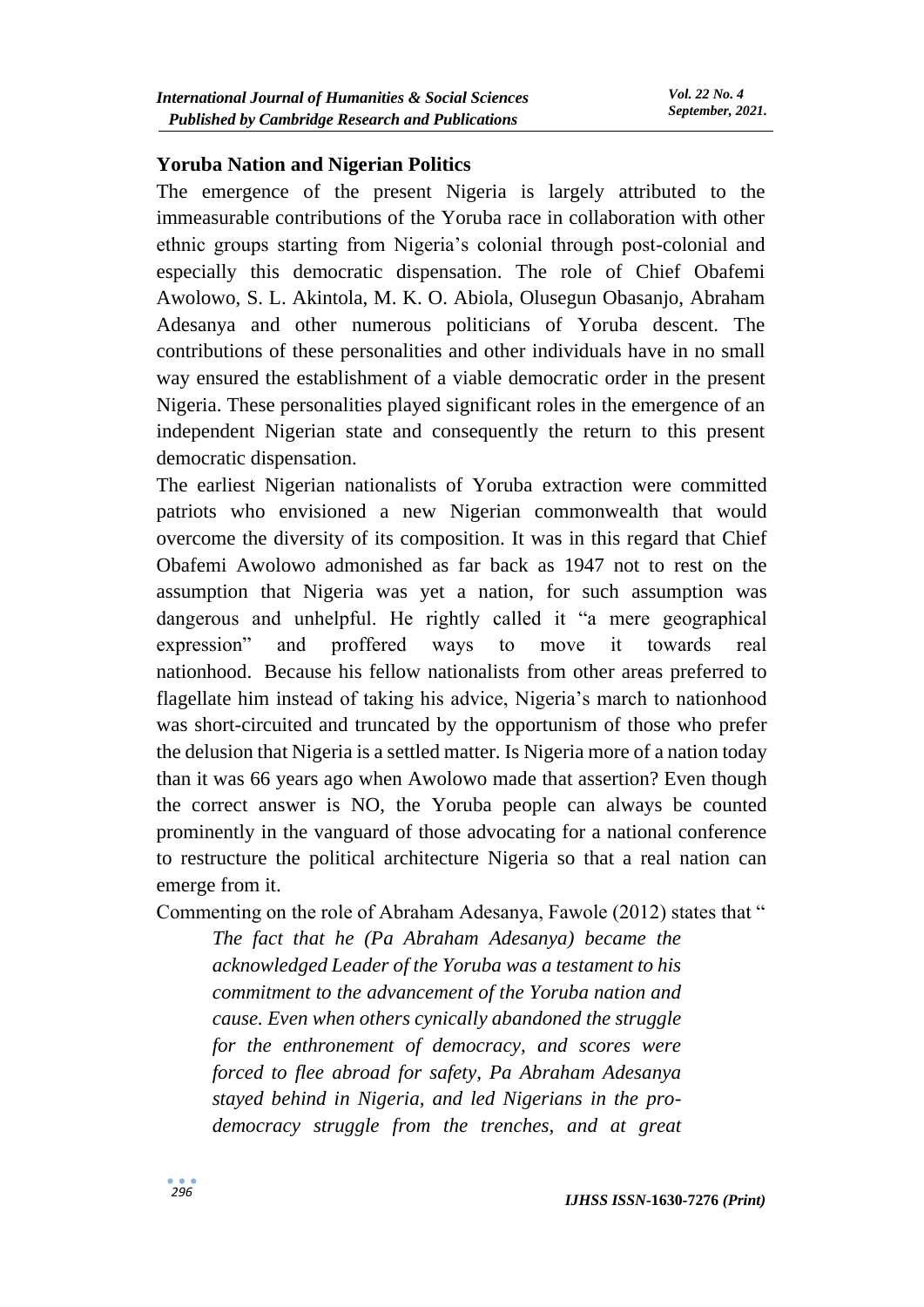*personal costs. He was deputy leader of the National Democratic Coalition (NADECO), the pro-democracy organization which became a thorn in the flesh of General Sani Abacha's dictatorship. For his temerity and activism, he was targeted for callous execution by General Sani Abacha's murder squads. Only God saved him from what could have been a most gruesome, officially sanctioned, assassination when the car in which he was riding was mercilessly sprayed with bullets in broad daylight on the streets of Lagos in January 1997. Mercifully, he survived that murderous encounter and outlived the dictator to supervise the eventual enthronement of democracy in 1999<sup>14</sup> .*

He goes further to state that, "Since Nigeria's independence also, the epic struggle against tyranny, injustice, and oppression perpetrated by military despots and civilian autocrats is one area in which the Yoruba have remained indomitable and peerless. Pa Adesanya was emblematic of the characteristic Yoruba doggedness and fearlessness in confronting evil in all its ramifications. You will remember also the monumental struggles waged relentlessly by other Yoruba titans such as Chief Gani Fawehinmi, Dr. Beko Ransome-Kuti, Mr. Femi Falana, Dr. Frederick Fasehun, General Alani Akinrinade, Professor Wole Soyinka, Mr. Ayo Opadokun, Chief Ayo Adebanjo, Chief Olu Falae, Dr. Kayode Fayemi, Sir Olaniwun Ajayi, Senator Bola Ahmed Tinubu, and others too numerous to mention. It was the preponderance and dominant influence of these indefatigable Yoruba titans that made some opportunistic, ill-informed and self-serving commentators to conclude that the struggle for the actualization of the June 12 mandate was made a Yoruba affair<sup>15</sup>".

The contributions of the Yoruba to the Nigerian cause were not limited to the above position stated by Fawole. It is on record that the pursuits of the need for Nigerian unity and continued existence have taken primacy of place in Yoruba sectional and national agenda.

Lamenting on the diminishing significance of the Yoruba race in Nigerian political space, Fawole further states that

*It is a matter of grave concern that, having done all that and more, the position of the Yoruba nation within the*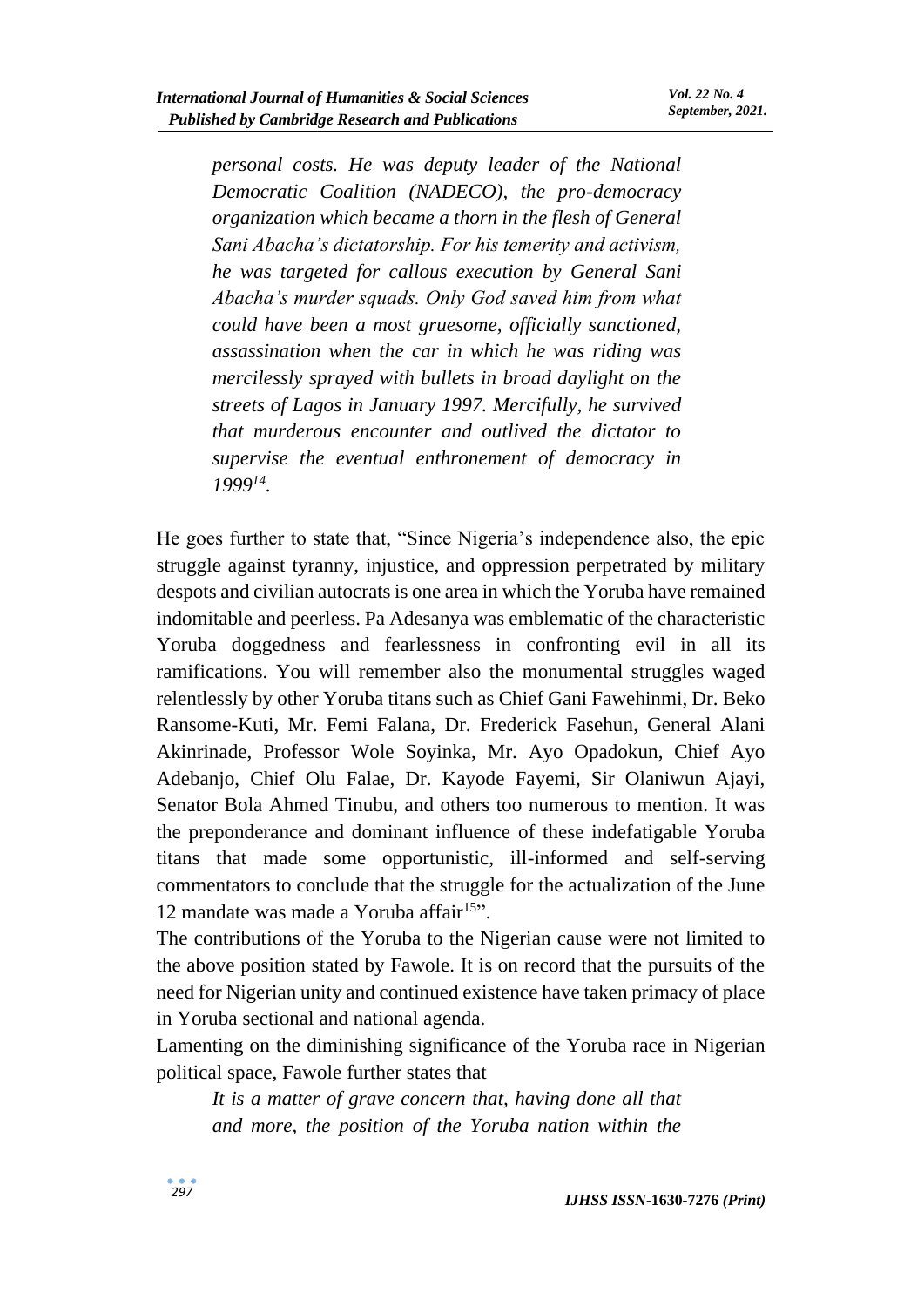*Nigerian commonwealth remains the most precarious, pathetic, unenviable, if not lamentable, over fifty years after independence. It is equally profoundly ironic that the Yoruba nation that was in the forefront of the struggle to liberate Nigeria from colonial domination, and a model of post-independence progress and development, could so suddenly become deprived of good and accountable political leadership such that its position within both its own domain in Western Nigeria and the larger Nigerian society is deplorable. What was it that went wrong, and at what point did the people make the wrong turn? Is it ever possible to trace the steps back to the glorious days of yore when the peerless Yoruba people were respected, envied and sometimes feared, even by murderous dictators? Was it not the temerity of such intrepid Yoruba leaders like Chief Michael Adekunle Ajasin, Abraham Adesanya and their NADECO compatriots that made Abacha tremble? Why have we not reproduced such committed men of uncommon boldness and leadership qualities? These questions beg for answers that cannot be provided in a single lecture<sup>16</sup> .*

In the final analysis, though the Yoruba nation still commands a considerable level of influence in the country's political space with notable Yoruba personalities occupying ministerial positions like Prof. Yemi Osibanjo (Vice President), Babatunde Fashola (Power Housing and Works), Kayode Fayemi (Solid Minerals), Kemi Adeosun (Finance), Adebayo Shittu (Communication), Lai Mohammed (Information, Culture and Tourism, those influences are still subject of keen questioning given their contribution to the Nigerian agenda of comprehensive drive for development and the call for oneness which is fast diminishing because of agitations and action of elements that have consistently questioned the country's existence.

The 2023 national political space have be thrown open with debates on power shift to the South of Nigeria, with contention between the South West and South. However, given Yoruba's place in contemporary national discourse and the emergence of the present administration, it is fundamentally essential that, the Nigeria political elite across national divide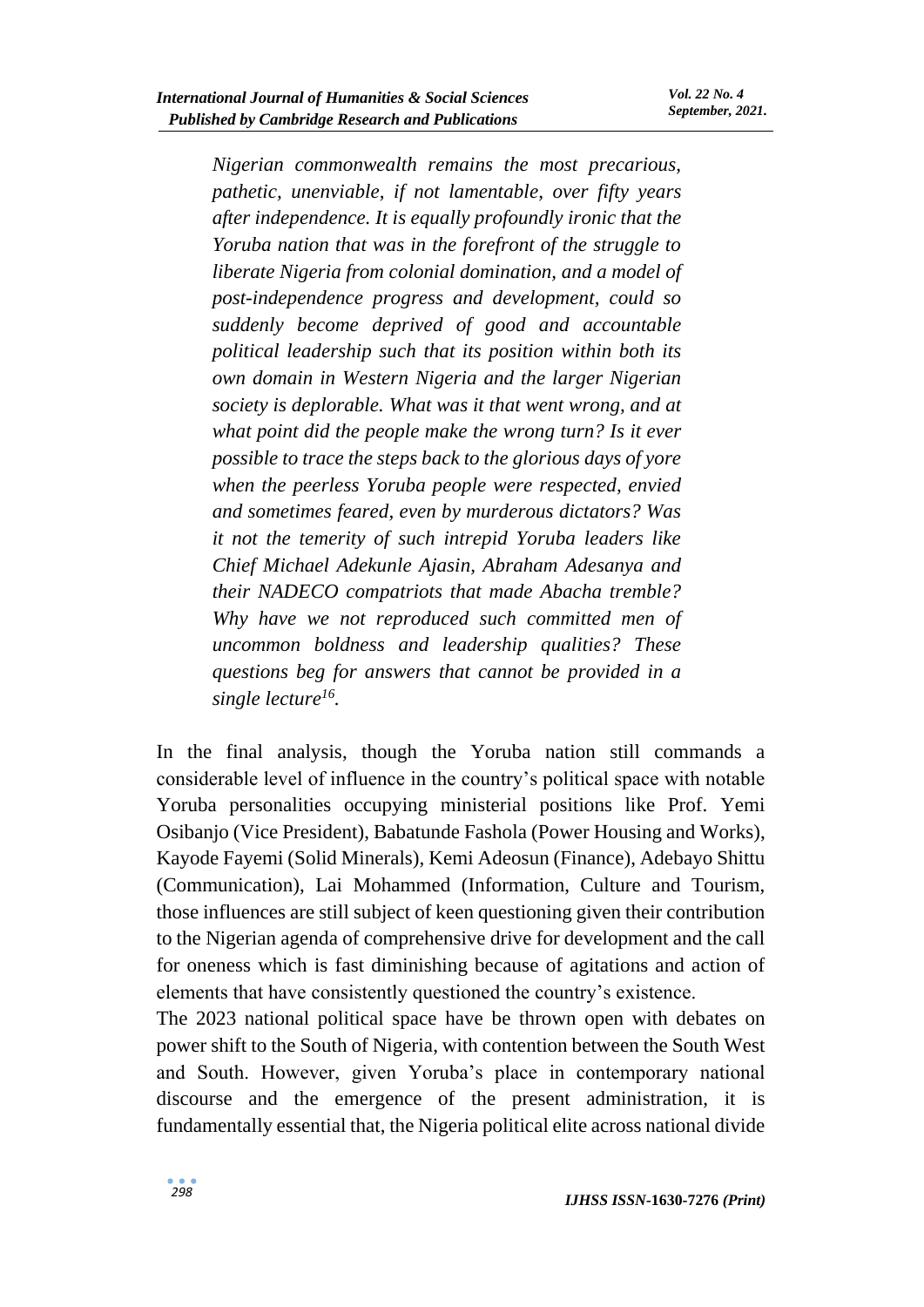advocate for power shift to the South where all the states in the region will rally round of their own for equity, justice and good conscience.

# **Conclusions and Recommendations**

This paper has explored the place and existence of the Yoruba race through its historical existence and the roles played by its sons and daughters in the emergence of Nigeria. Like every ethnic group that holds a place in Nigeria's existence, the Yoruba have contributed immensely to the birth and rebirth process of a viable Nigeria. But in spite of all the immense roles, their place in the scheme of things has been questioned. Given this position, the paper recommends that:

- 1) The intellectual, economic, social and religious advantages possessed by the Yoruba nation be given considerable recognition and primacy of place by the nation handlers, which should be reciprocated in other places where the Yoruba race is found.
- 2) The patriotic spirits of the Yoruba to national cause should be explored for the country to achieve its desire of oneness given the several of conflicting agitations and conflict that are threatening the continued existence of the country.
- 3) Also, given the fact that the Yoruba are innovative and industrious, the country should explore this advantage to engage her in making the dreams of the country's founding fathers a reality.
- 4) Finally, there is the need for the Yoruba to imbibe the spirit of oneness while pursuing their collective interest as division within the race can limit their chances of occupying the positions due to them in the Nigeria politics. Therefore, the need for synergy of purpose and aspiration is in fundamental requirement for the Yoruba nation.
- 5) It is important to underscore the fact the development and relevance due the Yoruba in the current Nigerian political will not be achieved by wishful thinking or by dwelling on the monumental accomplishments of the past but through pragmatic involvement of all in charting a progressive cause for the Yoruba race.

#### **Endnotes**

See (Gugler and Flanagan 1978) cited in Oguntomisin, G. O. (2003). *Yoruba Towns and Cities.* Ibadan: BOOKSHELF RESOURCES LTD.

See Bamitale Omole See Bascom, W (1969), *The Yoruba of South-Western Nigeria.* Holt: Rinehart and Winston, Inc.